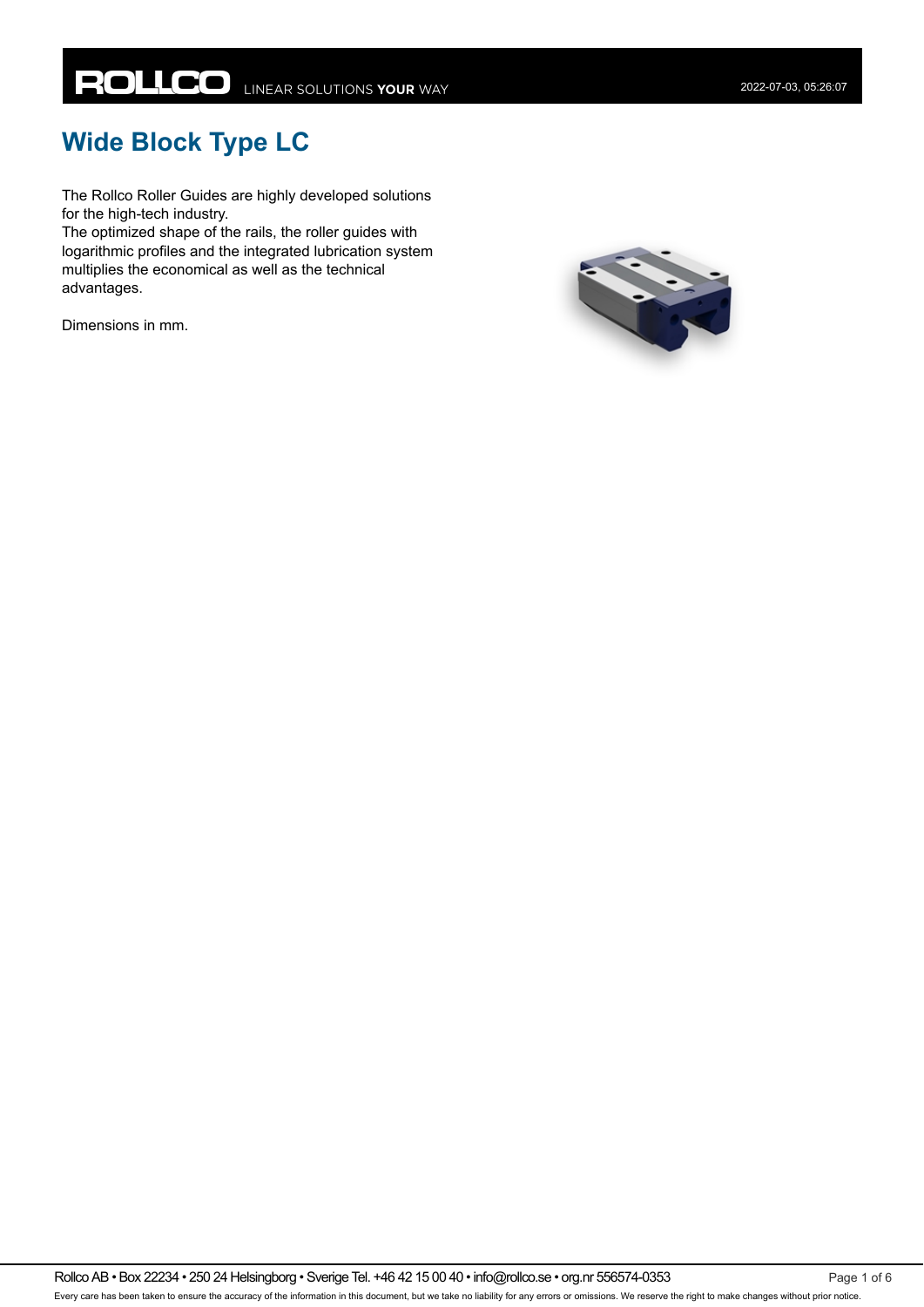### **Load and Weight**







| <b>Designation</b> | <b>Dynamic Load</b><br>Capacity C (N) | <b>Static Load</b><br>Capacity C0 (N) | <b>Static Moment Mr0</b><br>(Nm) | <b>Static Moment Mp0</b><br>(Nm) | <b>Static Moment My0</b><br>(Nm) |
|--------------------|---------------------------------------|---------------------------------------|----------------------------------|----------------------------------|----------------------------------|
| RMG25LC            | 28700                                 | 57600                                 | 863                              | 570                              | 570                              |
| RMG35LC            | 53300                                 | 99000                                 | 2192                             | 1235                             | 1235                             |
| RMG45LC            | 95000                                 | 184000                                | 5070                             | 2979                             | 2979                             |
| RMG55LC            | 132600                                | 256000                                | 8707                             | 4981                             | 4981                             |
| RMG65LC            | 212000                                | 414000                                | 15780                            | 10140                            | 10140                            |

| <b>Designation</b> | <b>Dynamic Moment Mr (Nm)</b> | <b>Dynamic Moment Mp (Nm)</b> | <b>Dynamic Moment My (Nm)</b> |
|--------------------|-------------------------------|-------------------------------|-------------------------------|
| <b>RMG25LC</b>     | 431                           | 285                           | 285                           |
| RMG35LC            | 1179                          | 674                           | 674                           |
| <b>RMG45LC</b>     | 2617                          | 1538                          | 1538                          |
| <b>RMG55LC</b>     | 4503                          | 2576                          | 2576                          |
| <b>RMG65LC</b>     | 8100                          | 5210                          | 5210                          |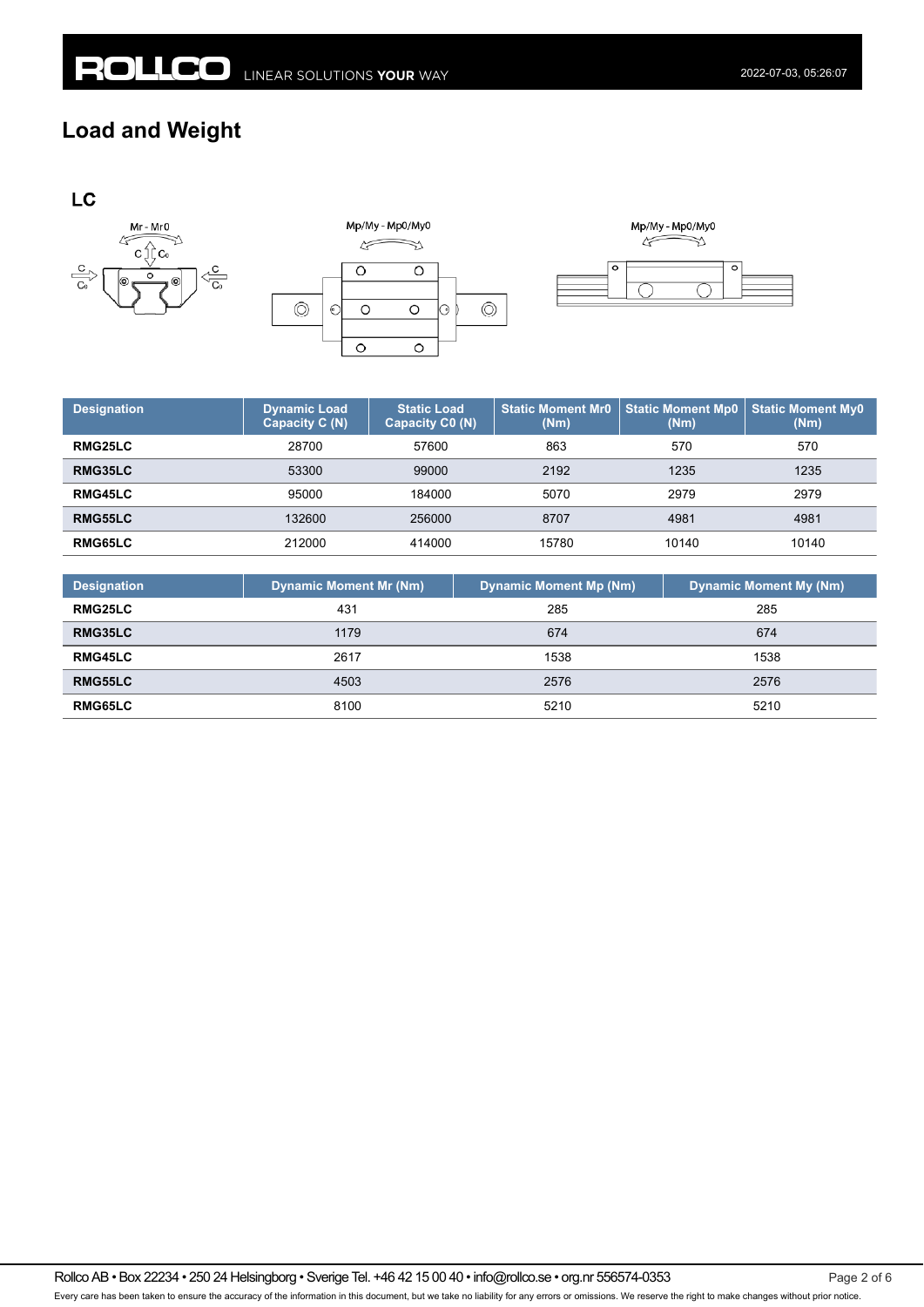## **System Dimensions**





| <b>Designation</b> | н  |        |
|--------------------|----|--------|
| <b>RMG25LC</b>     | 36 | 90,20  |
| RMG35LC            | 48 | 119,30 |
| <b>RMG45LC</b>     | 60 | 147,30 |
| <b>RMG55LC</b>     | 70 | 173    |
| <b>RMG65LC</b>     | 90 | 221,80 |

Rollco AB • Box 22234 • 250 24 Helsingborg • Sverige Tel. +46 42 15 00 40 • info@rollco.se • org.nr 556574-0353 Every care has been taken to ensure the accuracy of the information in this document, but we take no liability for any errors or omissions. We reserve the right to make changes without prior notice.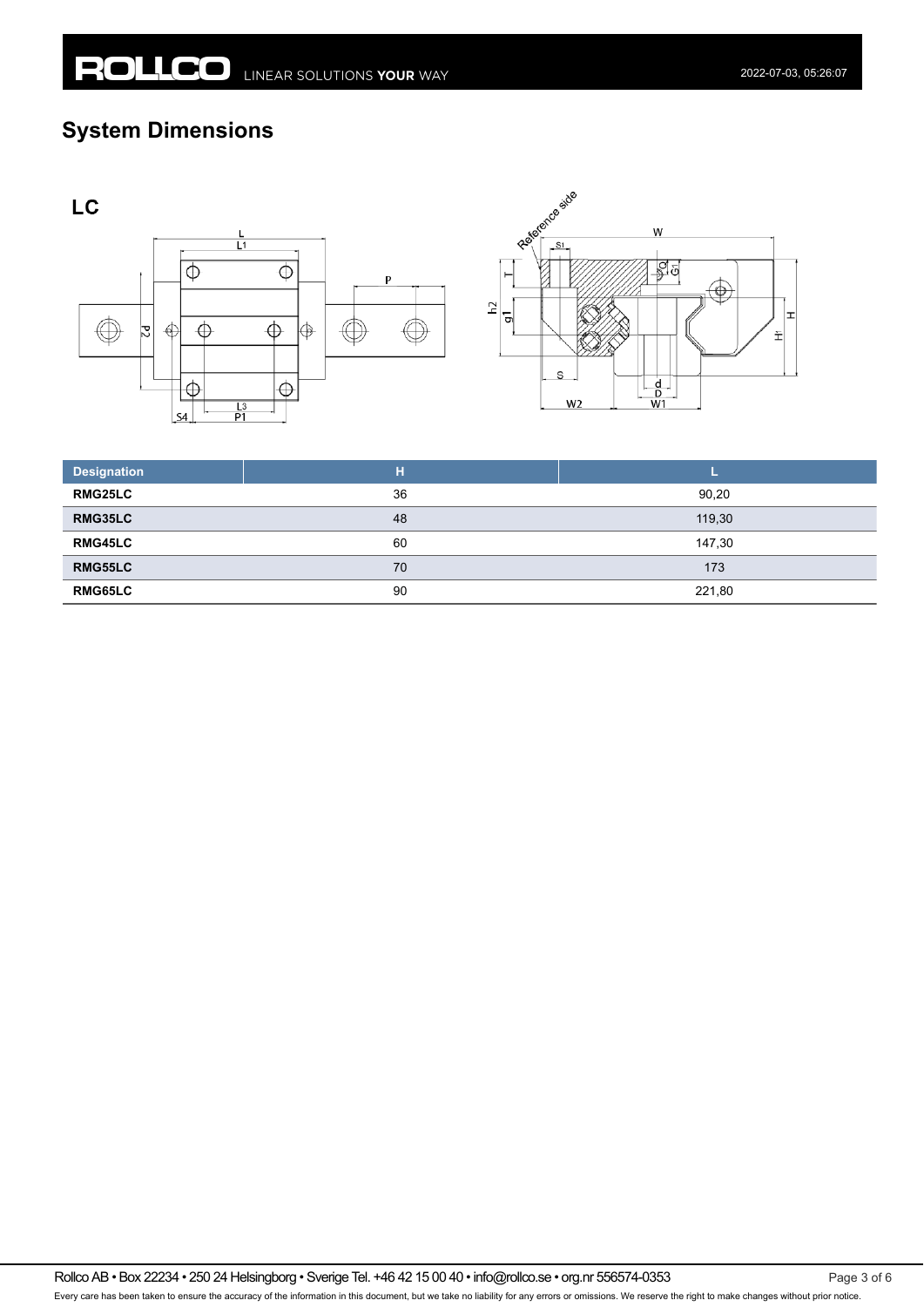## **Mounting block hole**





| <b>Designation</b> | P <sub>2</sub> | P <sub>1</sub> | S               |
|--------------------|----------------|----------------|-----------------|
| <b>RMG25LC</b>     | 57             | 45             | M <sub>6</sub>  |
| RMG35LC            | 82             | 62             | M <sub>8</sub>  |
| <b>RMG45LC</b>     | 100            | 80             | M10             |
| <b>RMG55LC</b>     | 116            | 95             | M <sub>12</sub> |
| <b>RMG65LC</b>     | 142            | 110            | M14             |

Rollco AB • Box 22234 • 250 24 Helsingborg • Sverige Tel. +46 42 15 00 40 • info@rollco.se • org.nr 556574-0353 Every care has been taken to ensure the accuracy of the information in this document, but we take no liability for any errors or omissions. We reserve the right to make changes without prior notice.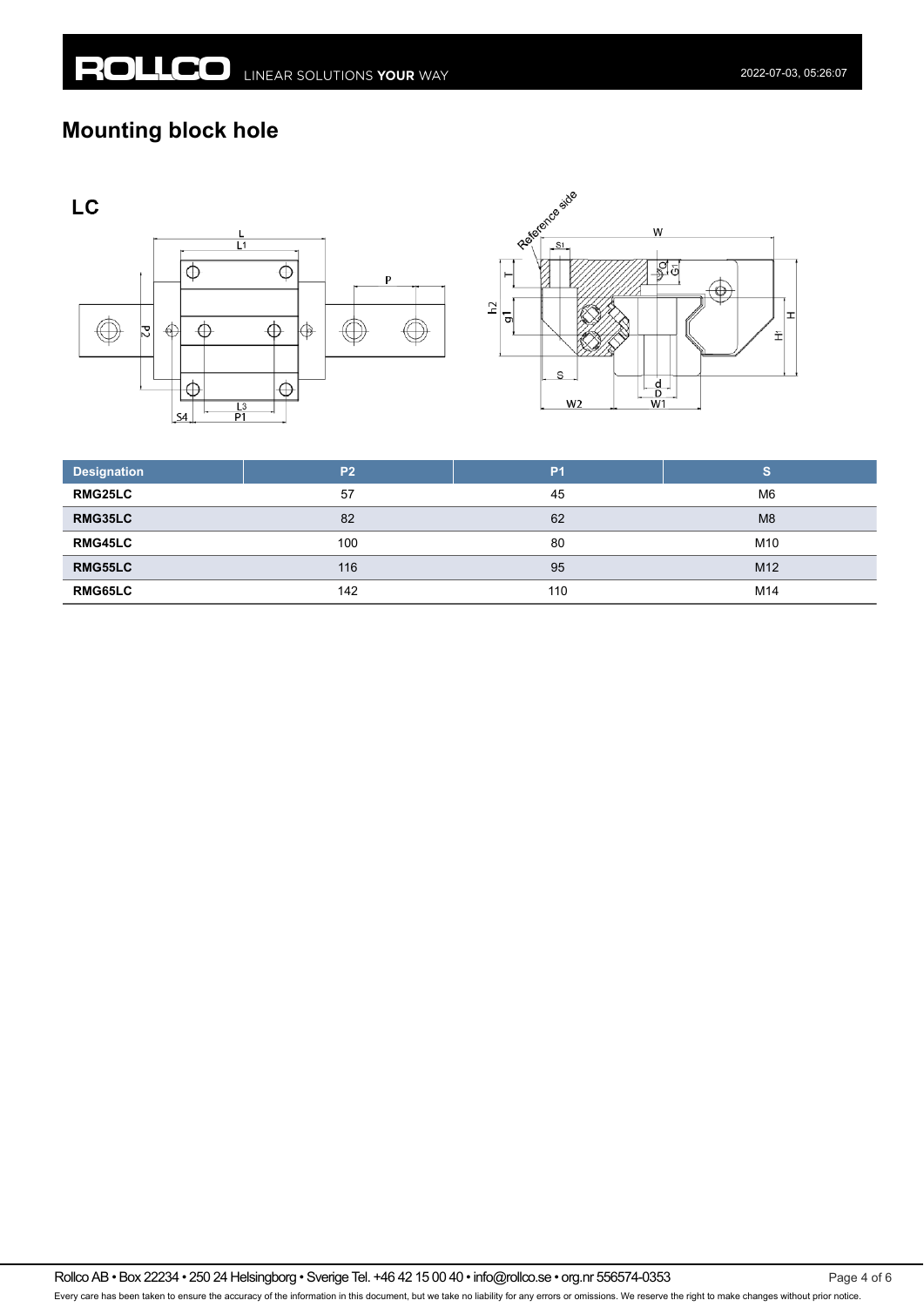#### **Rail size**

LC





| <b>Designation</b> | W <sub>1</sub> | H1    | D                        | $D \times d \times g1$ | Hole Pitch (P)           |
|--------------------|----------------|-------|--------------------------|------------------------|--------------------------|
| RMG25LC            | 23             | 24,50 | $\overline{\phantom{a}}$ | 11x7x11.5              | 30                       |
| RMG35LC            | 34             | 32    | 40                       | 15x9x17                | $\overline{\phantom{a}}$ |
| RMG45LC            | 45             | 40    | 52.50                    | 20x14x19               |                          |
| RMG55LC            | 53             | 48    | 60                       | 24x16x22               | $\overline{\phantom{0}}$ |
| RMG65LC            | 63             | 55    | 75                       | 26x18x26               | $\overline{\phantom{0}}$ |

Rollco AB • Box 22234 • 250 24 Helsingborg • Sverige Tel. +46 42 15 00 40 • info@rollco.se • org.nr 556574-0353 Page 5 of 6 Every care has been taken to ensure the accuracy of the information in this document, but we take no liability for any errors or omissions. We reserve the right to make changes without prior notice.